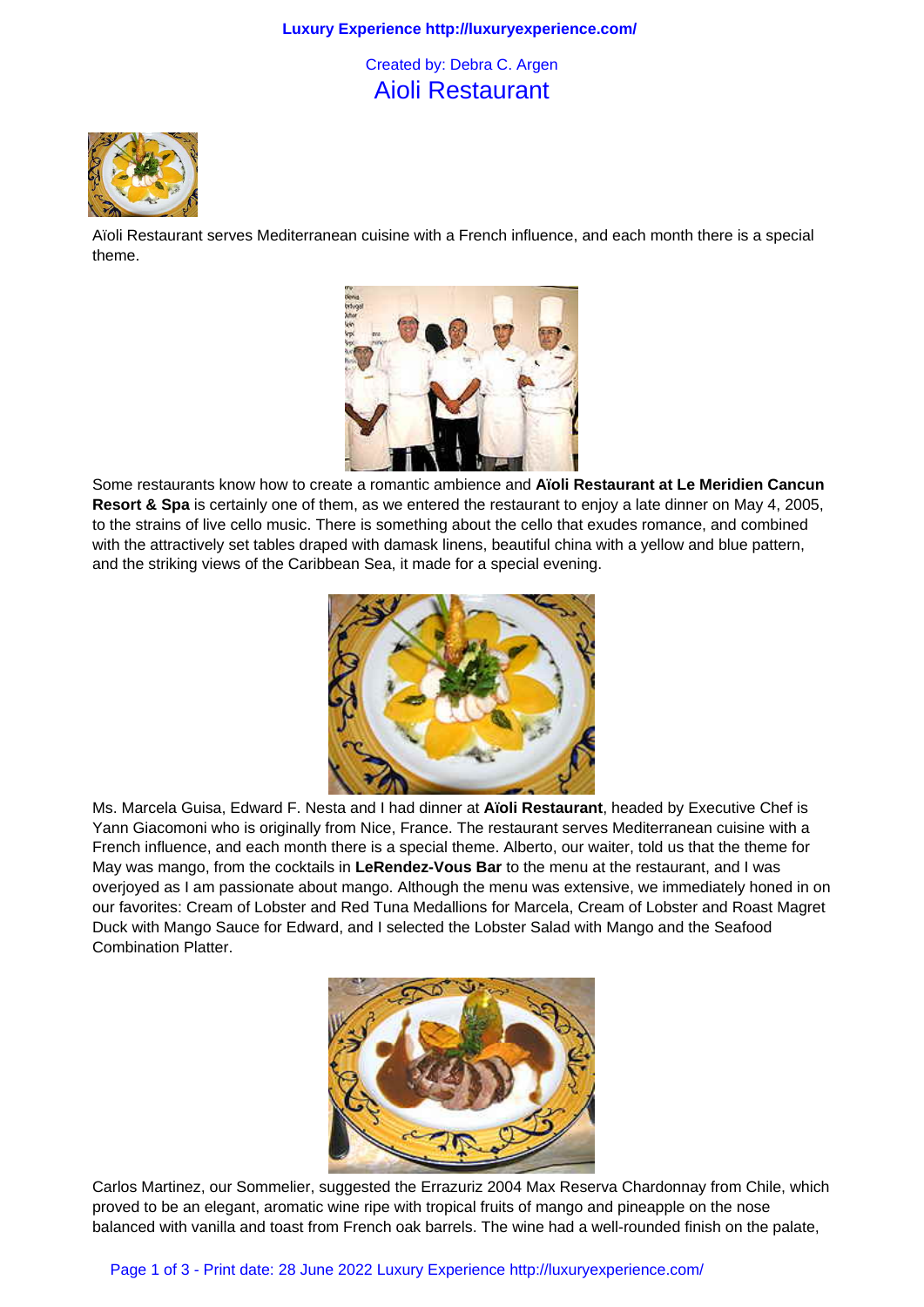and although quite drinkable now, would perhaps be even better with a few years of cellaring.

We began with an amuse bouche of chilled chopped shrimp with tomato with a lime vinaigrette that was very tasty, and Alberto tempted us with a lovely breadbasket of mixed breads and breadsticks, and although we tried hard to resist, the one that we could not refuse was a bread flavored with achiote.



Our first courses arrived of Cream of Lobster and the Lobster with Mango Salad, and they were both gorgeously presented. The Cream of Lobster was rich and decadent with intense lobster flavor, with a ravioli full of lobster meat and drizzled with lobster oil, and the Lobster with Mango Salad consisted of thinly sliced mango arranged like petals on a flower on the dish, and was topped with succulent lobster medallions garnished with basil leaves, mixed herbs and drizzled with a delightful mixed green sauce. We continued to be impressed with the Red Tuna Medallions, Roast Magret Duck served with sweet potatoes and a mango sauce, and the Seafood Combination Platter which had shrimp, scallops, lobster, fish, a creamy vegetable risotto and baby vegetables, both in the presentation and more importantly, in taste. Please read **Chefs' Recipes** where Chef Yann Giacomoni shares his recipes for the Cream of Lobster and the Roast Magret Duck. The recipes are provided in English and Spanish.



For dessert, we shared two desserts; toasted sweet bread with a pot of mascarpone cheese, cinnamon ice cream and a fruit conserve, and a crispy napoleon made with hazelnuts and almonds layered with a filling of plums, guava and caramel. Afterwards, Alberto ended our dinner on a very sweet note with a selection of Petit Fours that of course, we had to sample.

You may also enjoy our other articles on Cancun in the **Hotels & Resorts, Spas, Events, Destinations, Chefs' Recipes**,**Liquor Cabinet** and **Travel News** sections.

For additional information on Cancun, please visit the **Cancun Convention & Visitors Bureau.** 

**Aïoli Restaurant at Le Meridien Cancun Resort & Spa**

**Retorno del R[ey, Lote 37-1,](http://www.cancun.info/)** 

**KM 14 Zona Hotelera**

**Cancun, 77500, Mexico**

**Telephone: +52 998-881-2200**

**Toll Free US: +1 -800-543-4300**

Page 2 of 3 - Print date: 28 June 2022 Luxury Experience http://luxuryexperience.com/